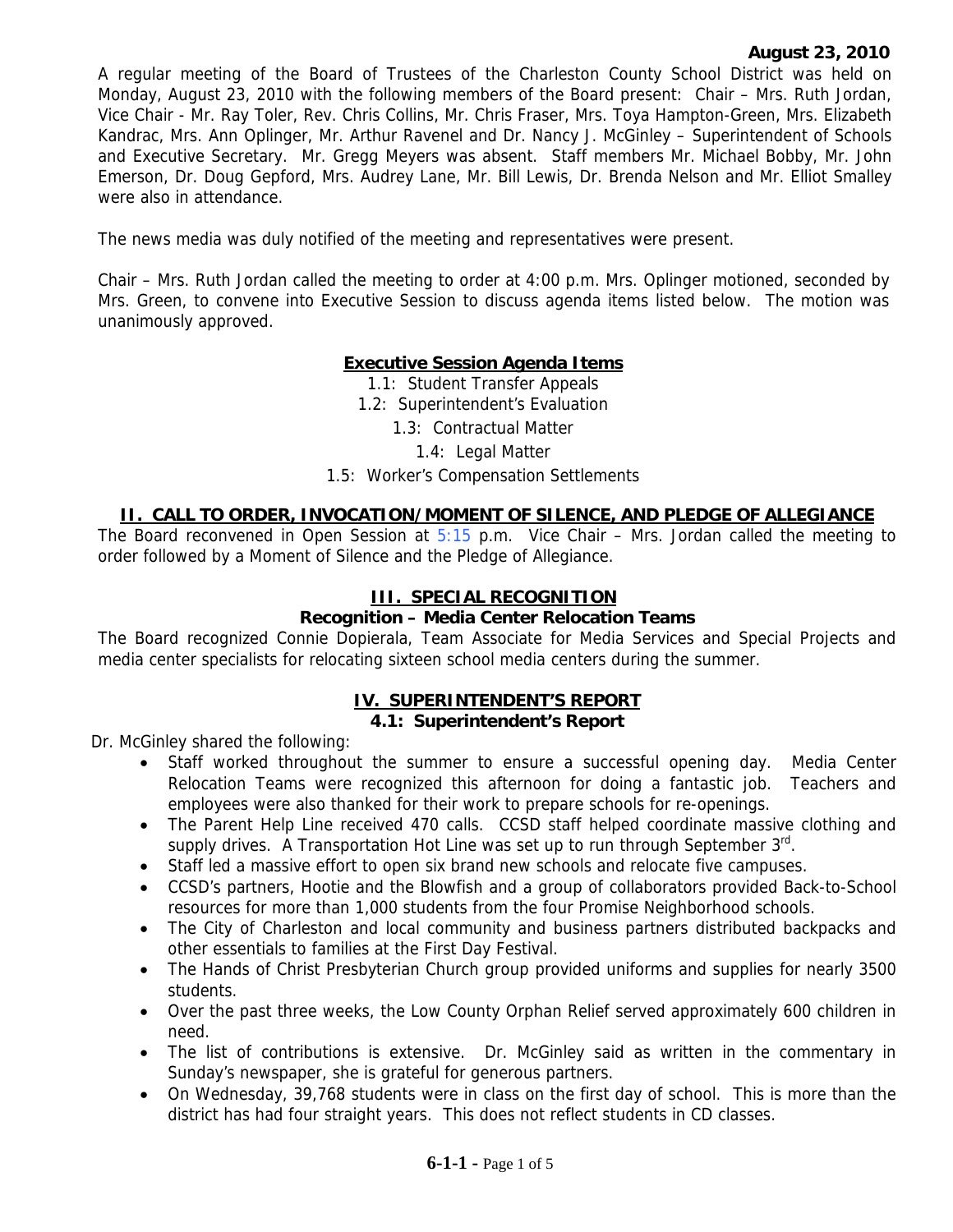- Dr. McGinley is confident that students will continue to make great progress this year. She said the district has strong AYP data, exemplary principals and teachers, and a sound literacy plan that has already generated a return on investment.
- In closing, Dr. McGinley said the Chamber of Commerce took early steps toward a successful campaign for the new capital plan. Future updates will be provided as plans are made.

# **V. VISITORS, PUBLIC COMMUNICATIONS**

### **5.1: Visitors, Public Communications**

There were no visitors to come before the Board at this meeting.

# **VI. APPROVAL OF OPEN SESSION BOARD MINUTES**

## **6.1: Approval of Open Session Minutes of August 9, 2010**

Mr. Toler motioned, seconded by Rev. Collins, approval of Open Session Minutes of August 9, 2010. The motion was approved 9-0.

# **6.2: Motions of Executive Session of August 23, 2010**

The Board approved the following motions that were made in Executive Session:

**1.1: Student Transfer Appeals** – The Board approved student transfer appeals A, B, C, D, E, F, G, H, I, J, K, L, M, and N; student transfer T was approved under the No Child Left Behind criteria; student transfer appeal S was approved, however, the request for transportation was denied; Student transfer R was approved for Laing instead of Moultrie; and student transfers O and P were denied. The motion was approved 7-1 (Jordan opposed).

**1.2: Superintendent's Evaluation -** The Board discussed the Superintendent's Evaluation in Executive Session. However, no action was taken.

**1.3: Contractual Matter –** The Board approved a request to amend the Charter Agreement for Pattison's Academy for Comprehensive Education (PACE) Charter that was approved August 13, 2009 which noted PACE will serve children Kindergarten through  $9<sup>th</sup>$  grade, and will have three grade groupings. The amended application will read "a child that is 3 or 4 years of age who has multiple disabilities and is determined that a self contained program for kindergarten-2<sup>nd</sup> grade would provide that student a free, appropriate public education, then that 3 or 4 year old could attend PACE." The motion to approve the amended contract was approved 8-0.

**1.4: Legal Matter –** Mrs. Jordan announced that the Board heard a legal update on the King Street Gateway Redevelopment Project (T.I.F.). On June 14, 2010, the Superintendent on behalf of Charleston County School District, sent a letter to Mayor Riley stating "we understand and respect the purpose of the proposed amendment. The proposed project inclusive of the total upgrade and reconstruction of the Gaillard Center is commendable and certainly one that we hope to see through completion. However, this request reaches the School District at a critical juncture with respect to our financial condition. As you know, by virtue of this amendment, critical operating and capital funds will be adversely impacted." Therefore, Mrs. Jordan wished the City well in its future work and reaffirmed the Board's objection.

**1.5: Workers' Compensation Settlements -** The Board approved two Workers' Compensation Settlements. The vote was 8-0.

# **6.3: Financial Minutes of August 9, 2010**

Mr. Toler motioned, seconded by Rev. Collins, approval of the financial minutes of August 9, 2010. The motion was approved 8-0.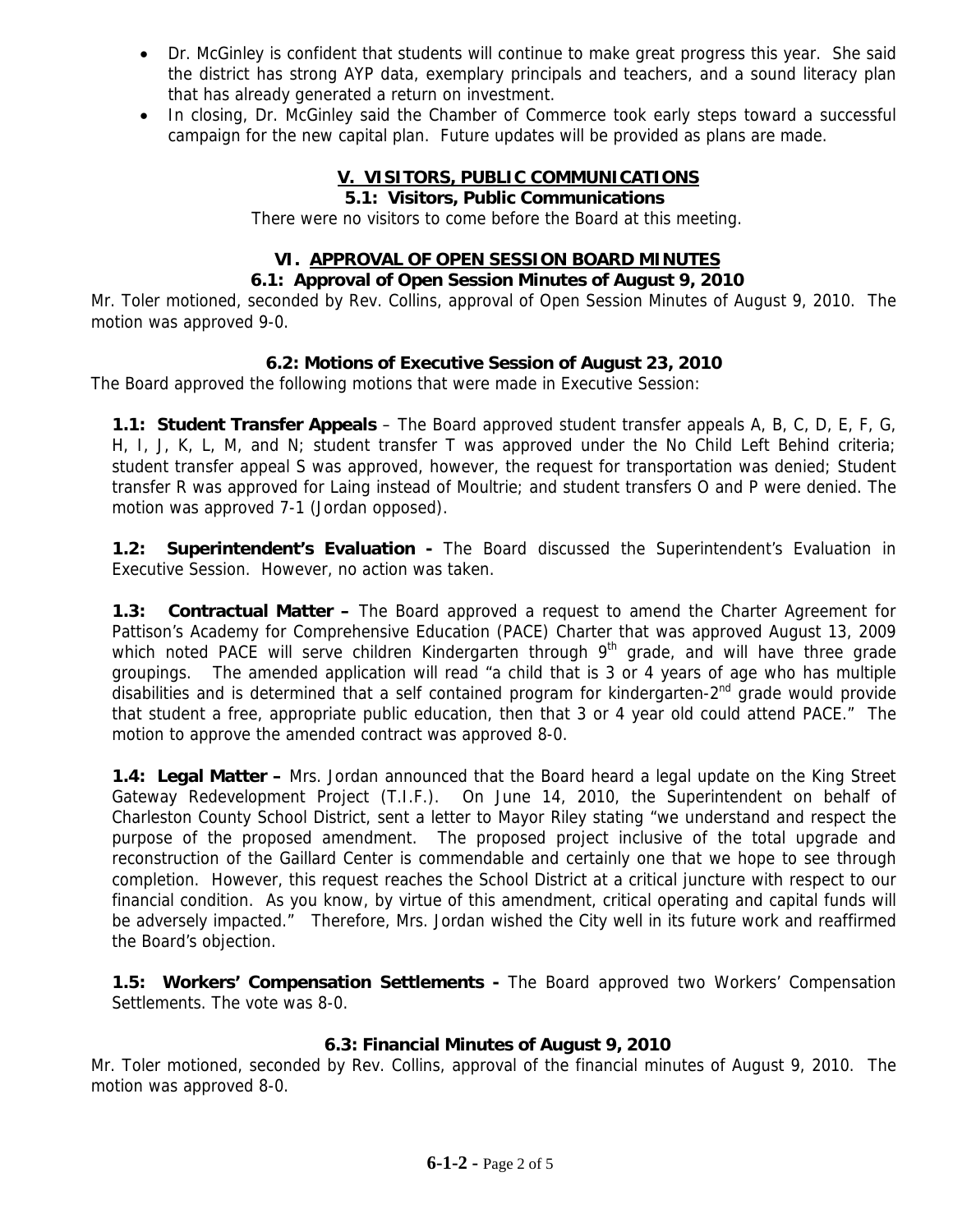## **VII: MANAGEMENT REPORT 7.1: Capital Project Report**

Mr. Bobby said the Capital Project Report shows less that \$8 million is left as the district closes out this project. Mrs. Jordan said with all the district's Capital Projects, are funds available to upkeep facilities? Mr. Bobby said Capital funds must be sought out for upgrades, at least every ten years. Also, as new buildings come on, additional operating funds are needed for expenses incurred sustainability and operating. Mrs. Jordan also mention Garrett which opened 15 years ago, she asked about funds to sustain the school. Mr. Bobby said one option could be 8% Debt Funds, funds could be freed up to use for purpose mentioned. Rev. Collins asked about Air Conditioner mentioned earlier for Garrett Academy. Mr. Bobby said that project should be done by the end of the first semester.

#### **VIII: CHARLESTON ACHIEVING EXCELLENCE UPDATE 8.1: Child Development Data**

Mrs. Lerah Lee-Smith presented Child Development Data which follows:

- The goals of CCSD Preschool Programs are to "level" the playing field and to demonstrate a path to College Readiness for CCSD.
- If the district increases the number of 4K programs in CCSD, and effectively implement curriculum by providing developmentally appropriate practice in ways that match the way children develop and learn, address the individual needs, strengths, and interests of each child, and address the social and cultural context in which each child lives, then we will improve school readiness, thus reducing the need for remedial programs in CCSD.

# **8.2: Update on Student Outcomes – Re-Design Schools**

Dr. Laura Donnelly presented data on the following REDESIGN School Board Update Student Outcomes

- $\Box$  1,057 students were impacted by Redesign
- □ Greater opportunities in available in Career & Technology, arts courses, and Physical Education/Sports
- $\Box$  Attendance: average absence about 7 days both years
	- Over half (55%) had the same/fewer absences in 2009-10
- $\square$  Discipline:
	- $\Box$  Small increase in ISS (in-school suspensions)
	- **□** OSS (out-of-school suspensions) remained the same
	- $\Box$  For both ISS and OSS, over three-fourths of students had the same or fewer number in 2009-10
- $\Box$  MAP: reading improvement in 09-10; no change in math
- $\Box$  PASS: very little difference between the two years
- $\Box$  HSAP: some improvement compared to 08-09 HSAP at Charlestowne Academy
	- Grades: very little difference between the two years

Mrs. Jordan questioned why students weren't making more gains and the plan to continue to monitor academic gains for these students. Dr. McGinley said there were improvements in some areas--Reading and HSAP. She also said that the trauma of transitioning students may have played a part in low gains. It may take more than one year to show gains. She agreed that it was necessary to continue to track academic gains of these students.

## **IX**. **POTENTIAL CONSENT AGENDA ITEMS**

# **9.1: Board Approval – First Reading – Board Policies**

- A. JICFAA Harassment, Intimidation or Bullying
- B. GBEBD Acceptable Use of Technology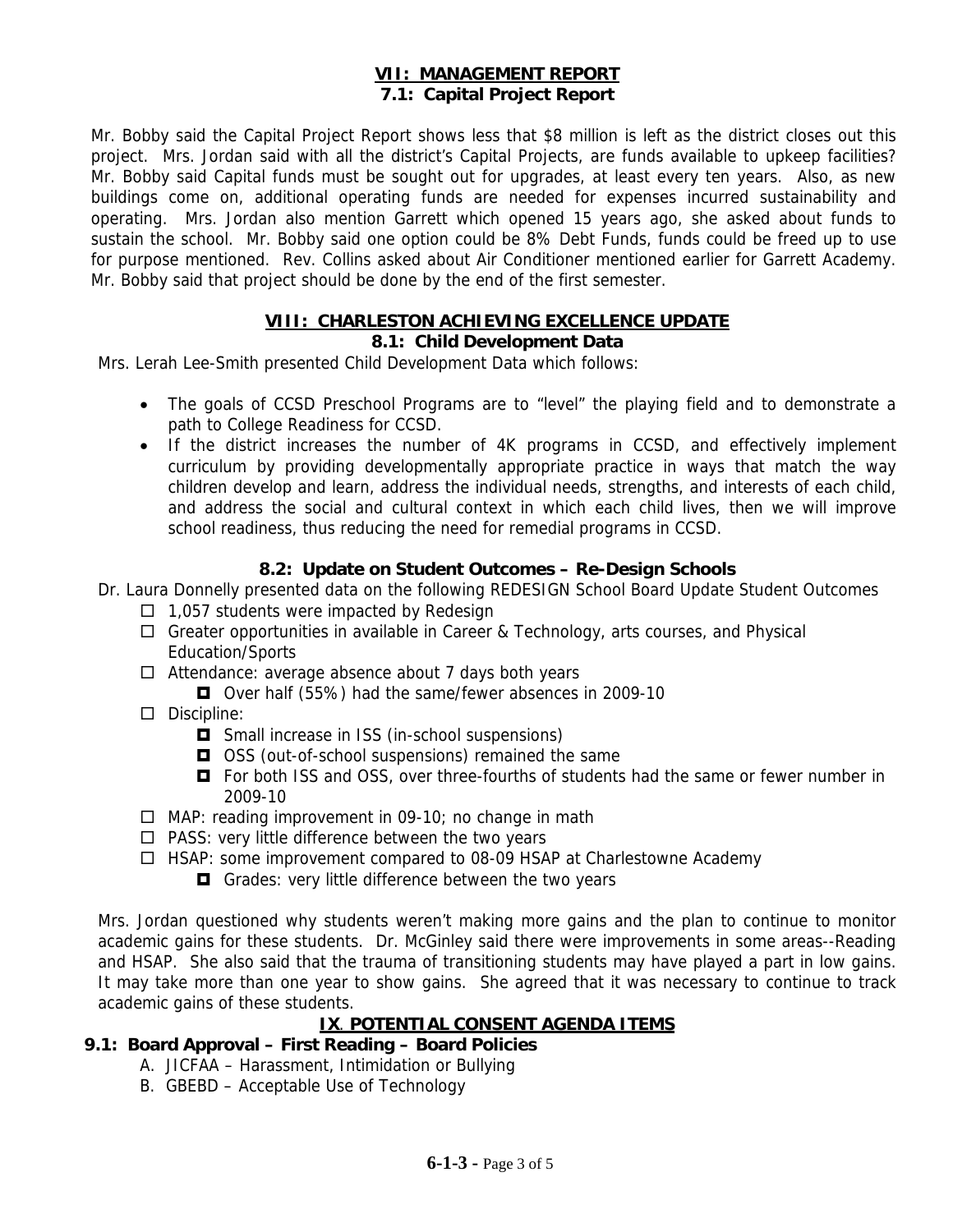A recommendation to approve the first reading of Board Policies Listed above. – Mrs. Oplinger moved, seconded by Rev. Collins, approval of the first reading of policies listed above. The motion was approved 8-0.

**9.2: Home School Applications** – A recommendation to approve the home school applications. Mrs. Oplinger moved, seconded by Rev. Collins, approval of home school applications. The motion was approved 8-0.

**9.3: Reallocation of Capital Program Funds –** A recommendation to approve a reallocation recommendation for capital funds from classroom modernization project to construction of the Head Start (ages 0-3) and a Parent Outreach Program (Abrazos) at Midland Park Primary campus. The recommended amount is not to exceed \$438,000.00. - Mr. Fraser moved, seconded by Rev. Collins, approval of the reallocation recommendation moving capital funds from classroom modernization project to construction fir the 0-3 Head Start and a Parent Outreach Program at Midland Park Primary campus. The motion was approved 7-1 (Kandrac opposed).

**9.4: Bid Award #B1103** – Commvault – A recommendation to award Bid #B1103 for Commvault to Dell *Marketing, L.P. The funding source is K-5 Funding.*  $-$  Mr. Fraser moved, seconded Mrs. Oplinger, approval of awarding the bid for Commvault to Dell Marketing. The funding amount is \$93,329.00. The funding source is General Operating Funds as approved in the line item budget submitted annually. The motion was approved 7-1 (Kandrac opposed).

**9.5: Bid Award - #B1109 – Classroom Modernizations Sound Enhancements** – A recommendation to award Bid #B1109 for Classroom Modernization Sound Enhancement Pathway Project to five vendors for amounts listed below. The funding source is Supplemental Classroom Modernization funds not to exceed \$230,000. Mr. Fraser moved, seconded by Mrs. Oplinger, approval of the recommendation to award Bid #B1109 for Classroom Modernization Sound Enhancement Pathway Project to the five vendors listed below. The motion was approved 7-1 (Kandrac opposed).

**9.6: Board Meeting Location Discussion** – The Board will discuss Board Meeting Locations. – Mrs. Jordan led the discussion on relocating Board meetings to give community members an opportunity to sit in on Board meetings. While some board members supported the idea of relocating meetings, no action was taken.

**9.7: Forensic Study** – Mrs. Kandrac led the discussion mentioning that on August  $9<sup>th</sup>$  she suggested having a third party look at saving district funds. She said in 2005, there was a \$500,000 savings from cell phones. Since she is always concerned about waste, a forensic study would be a positive thing especially since the board was seeking approval of a one cent sales tax. Mr. Fraser said an independent audit is done annually. However, he would support money saving efforts. In response to a question from Mrs. Kandrac regarding third party audits, Mr. Bobby said a single audit is done annually as required by law. Green, Finney and Horton have a five-year contract for the external audit. Mrs. Cathy Cox and staff are Internal Auditors. The Procurement Audit will soon be presented to the Board. Mr. Bobby also said in 2006, the savings from the Telephone Audit District was \$200,000. In 2000, KPMG audited the district's efficiency and effectiveness. As a result, a safety and security audit was also done. Mrs. Kandrac requested the KPMG Audit. However, Mr. Bobby said he did not have the KPMG Audit. At this time, Mrs. Kandrac suggested an audit of every single thing to reduce the amount of funds the district waste. Rev. Collins said at the National School Boards Association Audit class discouraged the use of the same auditors for more than two consecutive years.